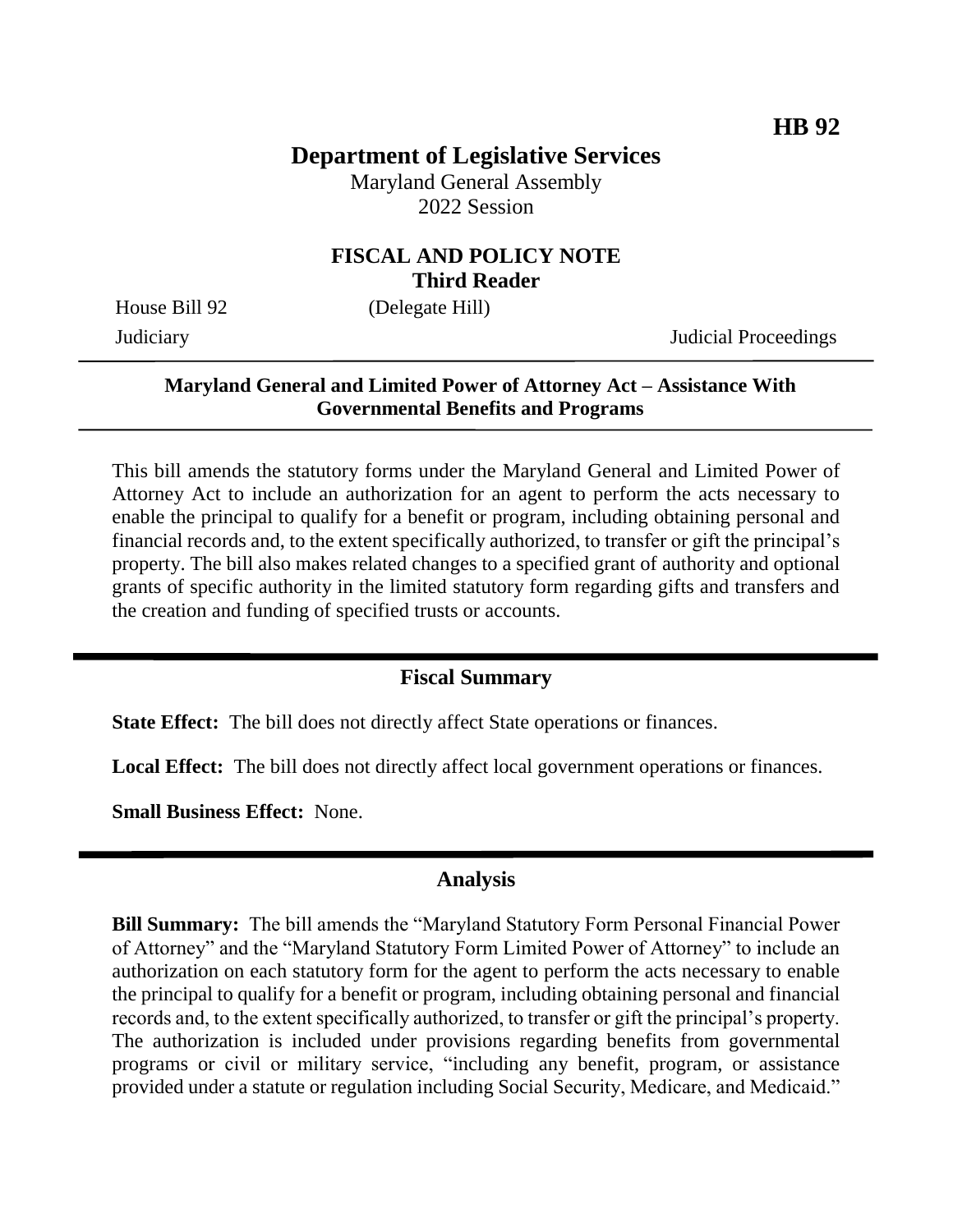Additionally, in the Maryland Statutory Form Limited Power of Attorney, the bill modifies a grant of authority to the agent to make specified gifts, including gifts to specified trusts or accounts (or a prepaid tuition plan), in an amount for each donee up to the annual dollar limits of the federal gift tax exclusion under the Internal Revenue Code, or twice that amount if the principal's spouse agrees to consent to a split gift. The grant of authority is modified by the bill so that it applies to a gift or transfer to a person, or the creation and funding for the benefit of a person, including the principal, of specified trusts or accounts (or a prepaid tuition plan), including a special needs trust or any trust authorized under § 1917 of the federal Social Security Act, subject to the same federal gift tax exclusion limits on the amount for each donee.

The bill also includes options to grant the same gift/transfer authority (and/or separate authority to consent to the splitting of a gift made by the principal's spouse), in the section of the limited statutory form containing optional grants of specific authority, but (1) without restriction on the amount of the gift or transfer and/or (2) with the ability to take an action in favor of the agent. In the same section, the bill modifies an optional grant of specific authority to create an *inter vivos* trust, by specifying that it includes the authority to fund the trust; to create and fund a special needs trust, any trust authorized under § 1917 of the federal Social Security Act, or a third-party special needs trust; or establish and fund an Achieving a Better Life Experience account as defined under the Internal Revenue Code, for the benefit of the principal or the principal's family, heirs at law, descendants, or any other person designated by the principal as a beneficiary under an existing will, trust, or other instrument. Finally, the bill also modifies another optional grant of specific authority, to make a gift subject to any special instructions in the power of attorney, by specifying that it includes the authority to make a gift of the principal's assets to assist the principal in meeting the eligibility requirements and qualifying for a benefit or program.

**Current Law:** Chapter 690 of 2010 enacted the Maryland General and Limited Power of Attorney Act and established two statutory form powers of attorney and a form for use by an agent to certify facts concerning a power of attorney. One of the statutory forms (the Maryland Statutory Form Personal Financial Power of Attorney) provides an agent with broad authority as specified on the form, while the other statutory form (the Maryland Statutory Form Limited Power of Attorney) allows a principal to specifically indicate which of various powers are given to an agent.

Both forms are located under Title 17, Subtitle 2 of the Estates and Trusts Article. A person may not require an additional or different form of power of attorney for any authority granted in a statutory form power of attorney. A principal may delegate to one or more agents the authority to do any act specified in the statutory forms. However, the acts specified in the statutory forms may not be deemed to invalidate or limit the validity of other authorized acts that a principal may delegate to an agent.